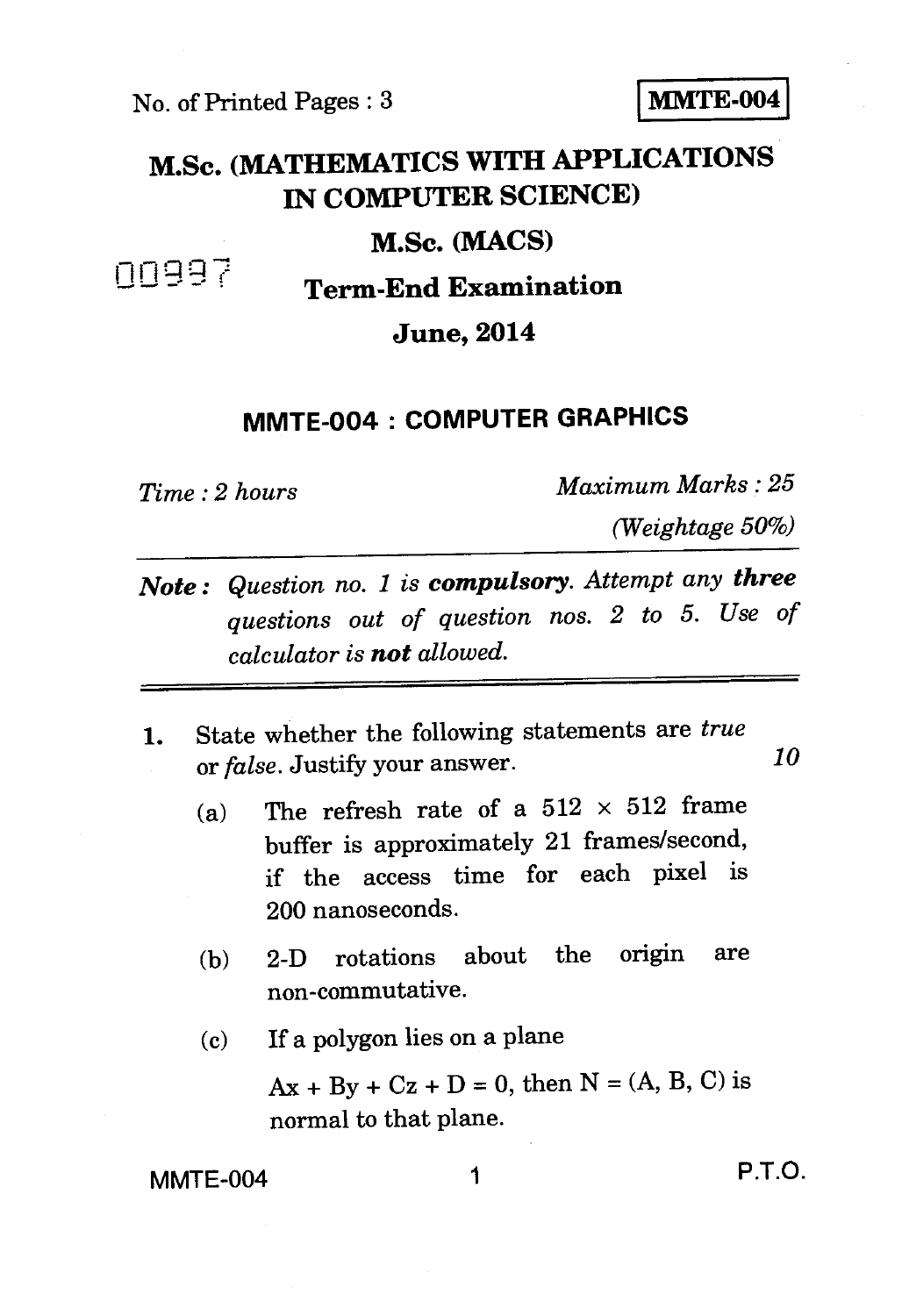(d) The matrix 
$$
\begin{bmatrix} d & 0 & 0 & 0 \ 0 & d & 0 & 0 \ 0 & 0 & d & 0 \ 0 & 0 & 1 & 0 \end{bmatrix}
$$
 represents

the perspective projection matrix on the plane  $z = d$ , where the centre of projection is (0, 0, 0).

- (e) A cubic Bezier curve cannot be drawn if the control points are located at the vertices of a rectangle.
- **2.** (a) Plot a circle at  $(5, 5)$  having a radius of 5 units using midpoint circle algorithm. 3
	- (b) Use the Cohen Sutherland algorithm to clip the line  $P_1(70, 20)$  and  $P_2(100, 10)$ against a window with lower left hand corner (50, 10) and upper right hand corner (80, 40). *2*
- 3. (a) The reflection along the line  $y = x$  is equivalent to the reflection along the x-axis followed by counter clockwise rotation by an angle of  $\theta$  degrees. Find the value of  $\theta$ . 3
	- (b) Find a matrix for parallel projection onto the plane  $3x + y + 4z + 1 = 0$  when an orthographic projection is used. *2*

**MMTE-004** 2